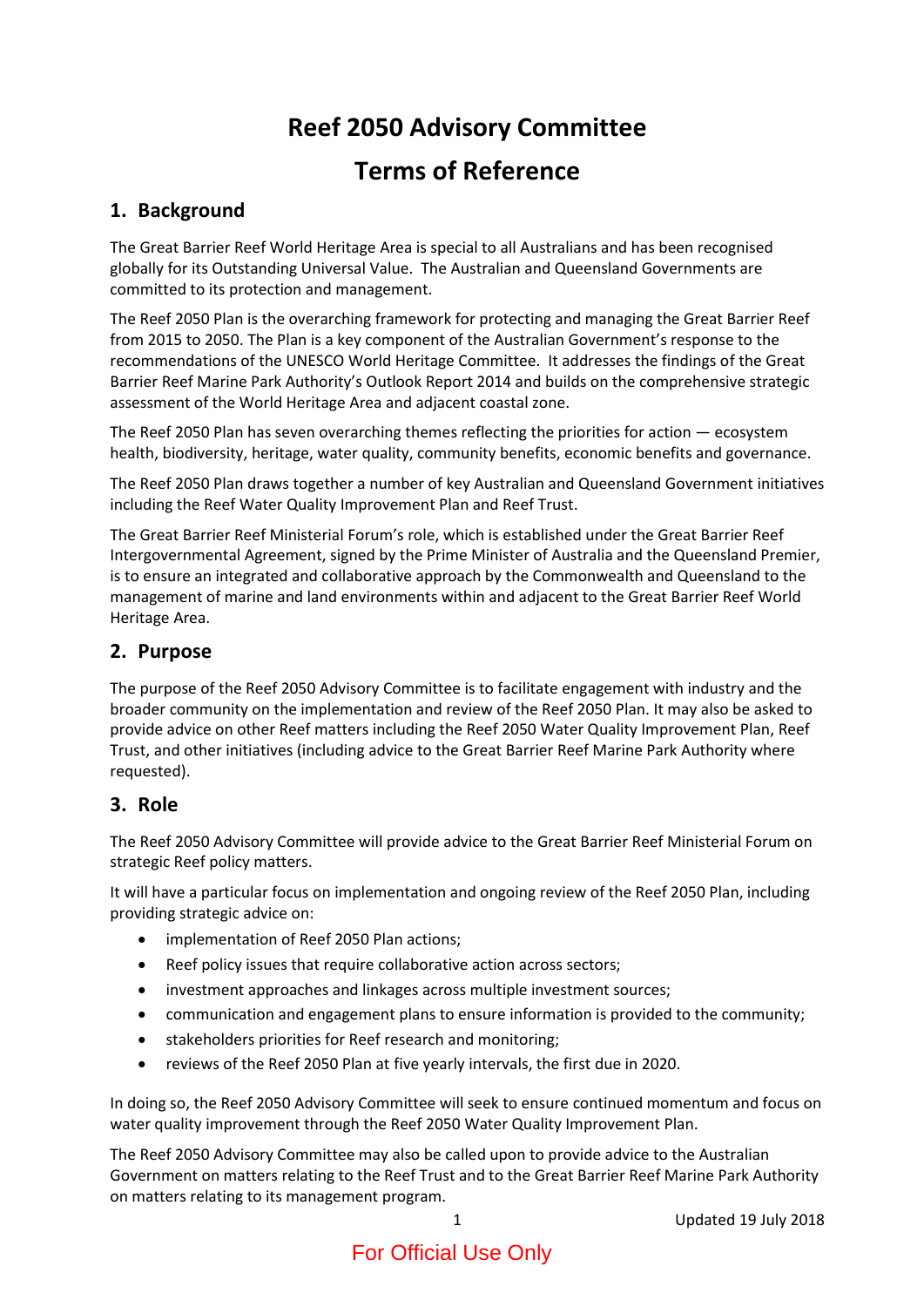The Reef 2050 Advisory Committee will also provide advice on other matters as requested by the Great Barrier Reef Ministerial Forum or the Standing Committee of Officials.

## **4. Membership**

#### **4.1 Chair**

The Chair is independent and is appointed by the Great Barrier Reef Ministerial Forum.

The Chair will convene meetings and report on behalf of the committee to the Great Barrier Reef Ministerial Forum.

The Chair will attend meetings of the Ministerial Forum on a regular basis to report directly to Ministers on stakeholder feedback on implementation of the Reef 2050 Plan.

#### **4.2 Members**

Members will include senior representatives from:

- Traditional owner groups in the Great Barrier Reef
- AgForce
- Association of Marine Park Tourism Operators (AMPTO)
- Australian Committee of IUCN (ACIUCN)
- Australian Institute of Marine Science (AIMS)
- CANEGROWERS
- CareFish
- CSIRO
- Great Barrier Reef Foundation (GBRF)
- Great Barrier Reef Marine Park Authority Local Marine Advisory Committees
- Local Government Association of Queensland (LGAQ)
- Queensland Ports Association
- Queensland Conservation Council (QCC)
- Queensland Farmers' Federation (QFF)
- Queensland Seafood Industry Association (QSIA)
- Queensland Resources Council (QRC)
- Regional Natural Resource Management Groups Collective
- World Wildlife Fund (WWF-Australia)

The Australian and Queensland Governments will be observers on the Reef 2050 Advisory Committee.

#### **4.3 Appointment process**

Organisations will be asked by the Secretariat to nominate senior representatives to participate in the Reef 2050 Advisory Committee.

#### **5. Operation**

The Reef 2050 Advisory Committee will meet as required, but at least twice a year. The Committee is encouraged to hold a joint meeting with the Independent Expert Panel once a year to share experiences and knowledge and discuss issues of mutual interest.

Alternates or proxies may be permitted where approved by the Chair.